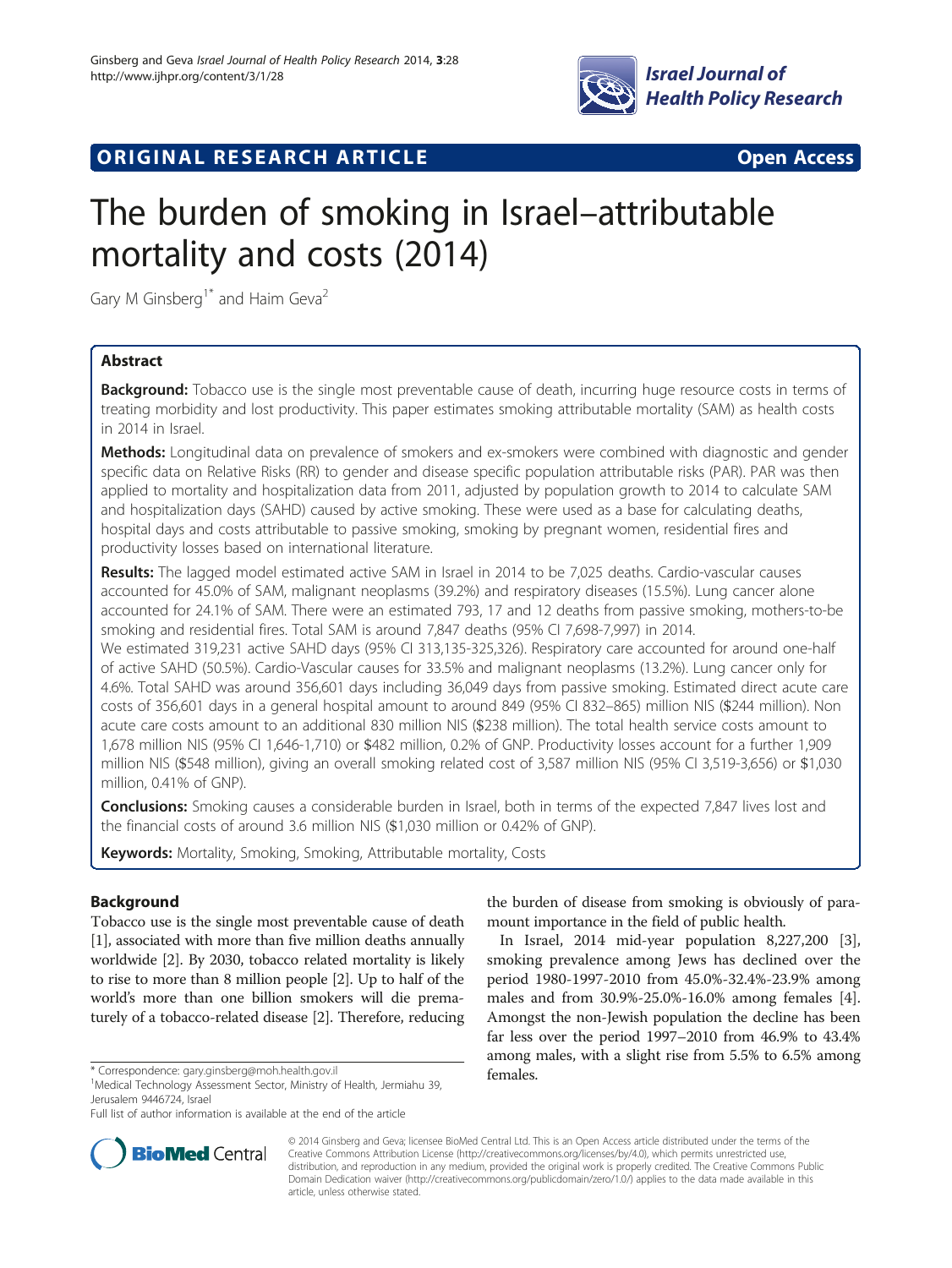In Israel, the first estimate of smoking attributable mortality (SAM) was made for the 2001 National Gillon Commission to decrease damage from smoking [\[5\]](#page-7-0). This estimated 9,527 deaths from active smoking in 1999 and a further 1,385 deaths from passive or enforced smoking by foetuses, children, spouses and workmates. These estimates assumed a nine year lag period for each diagnosis, ignored elevated risks in ex-smokers and did not use age-specific risk categories.

An improved SAM estimate of 8,664 deaths attributable to active smoking in 2003 was published [\[6](#page-7-0)], based on the expansion of categories in the US Centres for Disease Control [[7\]](#page-7-0) on-line user-friendly computational program, called SAMMEC (Smoking Attributable Mortality, Morbidity, and Economic Costs). This estimate was based on

- a) SAMMECs diagnosis list [[7](#page-7-0)] which in turn was based on the 2004 US Surgeon General's Report [[8](#page-7-0)].
- b) The enormous body of US and international literature on health risks due to tobacco use, which includes major studies [\[9](#page-7-0)] and compendiums of studies [\[10\]](#page-7-0). This was in order to correct for omitted diagnoses in the SAMMEC list such as diabetes which had subsequently been proven to be smoking-related [\[11\]](#page-7-0).

More importantly, the estimates corrected for the fact that the standard SAMMEC approach did not consider the latency period that occurs between exposure to the risk factor (tobacco) and tobacco-induced mortality. The estimates also expanded age categories to include persons under 35 years old (who were excluded from the SAMMEC estimates).

In 2007, SAM from active smoking was estimated to be 8,932 deaths [[5\]](#page-7-0) using similar methodology to the 2003 estimates [\[6](#page-7-0)].

At the request of the ministry's public health department, we were asked to prepare estimates of mortality and monetary costs attributable to smoking in 2014 in Israel for inclusion into the minister's report to parliament on smoking in Israel, which was published in May 2014 [[4\]](#page-7-0).

# Methods

Historical prevalence data on smokers was based on data bases of the Ministry of Health's health promotion department, National Health Surveys carried out by the Central Bureau of Statistics (1996–7 and 1999), biannual national telephone surveys (starting in 1994, the latest one for 2013 being based on 6,014 respondents) and National Health Surveys carried out by the Israeli Center for Disease Control (2003–4 and 2007–2010) [\[4](#page-7-0)]. The basic methodology, including updated prevalence surveys for current and ex-smokers by age and gender

[[4\]](#page-7-0), mortality rates and relative risk (RR) estimates is described in detail an earlier paper [\[6](#page-7-0)]. Smoking prevalence data for 2014 was estimated by applying the relative decrease in gender and religion specific prevalence rates from 2012 to 2013 to the period 2013 to 2014. These included not only persons who reported smoking cigarettes but also those who reported using other tobacco products (like the hookah).

All calculations were based on an estimated mid-year population in 2014 of 8,227,200 persons [\[3\]](#page-7-0). Cost were at 2014 price levels using an average exchange rate for the first half of 2014 of 3.481 NIS to the US dollar [\[14\]](#page-7-0).

The surgeon general's report of 2014 [\[13\]](#page-7-0) was used to provide the widely acceptable rubric of disease categories providing up to date estimates of RR. Since it contained many highly aggregated categories (other cancers, other heart diseases, other vascular diseases), we dis-aggregated the categories using values in the SAMMEC categorization [[7](#page-7-0)]. Meta-analyses of studies were used to provide RRs for peptic ulcers [\[14](#page-7-0)-[16](#page-7-0)], Crohn's disease [[17](#page-7-0)-[21\]](#page-7-0) and ulcerative colitis in former smokers [[17-19,21](#page-7-0)-[23](#page-7-0)]. To complete the list of diagnoses (Table [1\)](#page-2-0), we added the specific (protective effects) of Parkinson's disease [\[24-26\]](#page-7-0), endometrial cancer [[27](#page-7-0)-[29\]](#page-7-0) and ulcerative colitis in current smokers [\[17-23](#page-7-0)].

## Calculation of SAM due to active smoking

We assumed persons who died younger had shorter lagtimes (between the act of smoking and SAM) than persons who died at an older age [\[6\]](#page-7-0). Estimates of the lag-time where made by subtracting the disease and gender-specific average age at death by the gender-specific average age of smokers.

We assumed a lag time for all diagnoses of 2.5, 5, 7.5 and 10 years for persons aged 20–24, 25–29, 30–34 and for, 35–39-year-olds, reflecting the fact that the lengthy lag-times for active smoking (e.g. 25–40 years) are nonfeasible in young persons.

A disease-specific age-related linear factor was applied to the 40–54-year age group (i.e. with lower than average time-lag). The average disease-specific lag-time was assumed to occur in the 55–59-year-age group. The average lag time estimates that we used varied from 23.7 years from brain cancer to 40.4 years for coronary artery disease.

A disease specific age-related linear factor was also applied to the over 60 age group (i.e. with increasing above average lag-time) within the constraints of achieving the overall average disease and gender-specific time lag. Next, for each diagnostic, age and gender group, smoking prevalence was obtained for the year relating to 2014 less the lag-time.

Data on RR was combined with lagged smoking prevalence data based on the following formula applied to each diagnosis, age and gender category and finally aggregated [\[7](#page-7-0)]: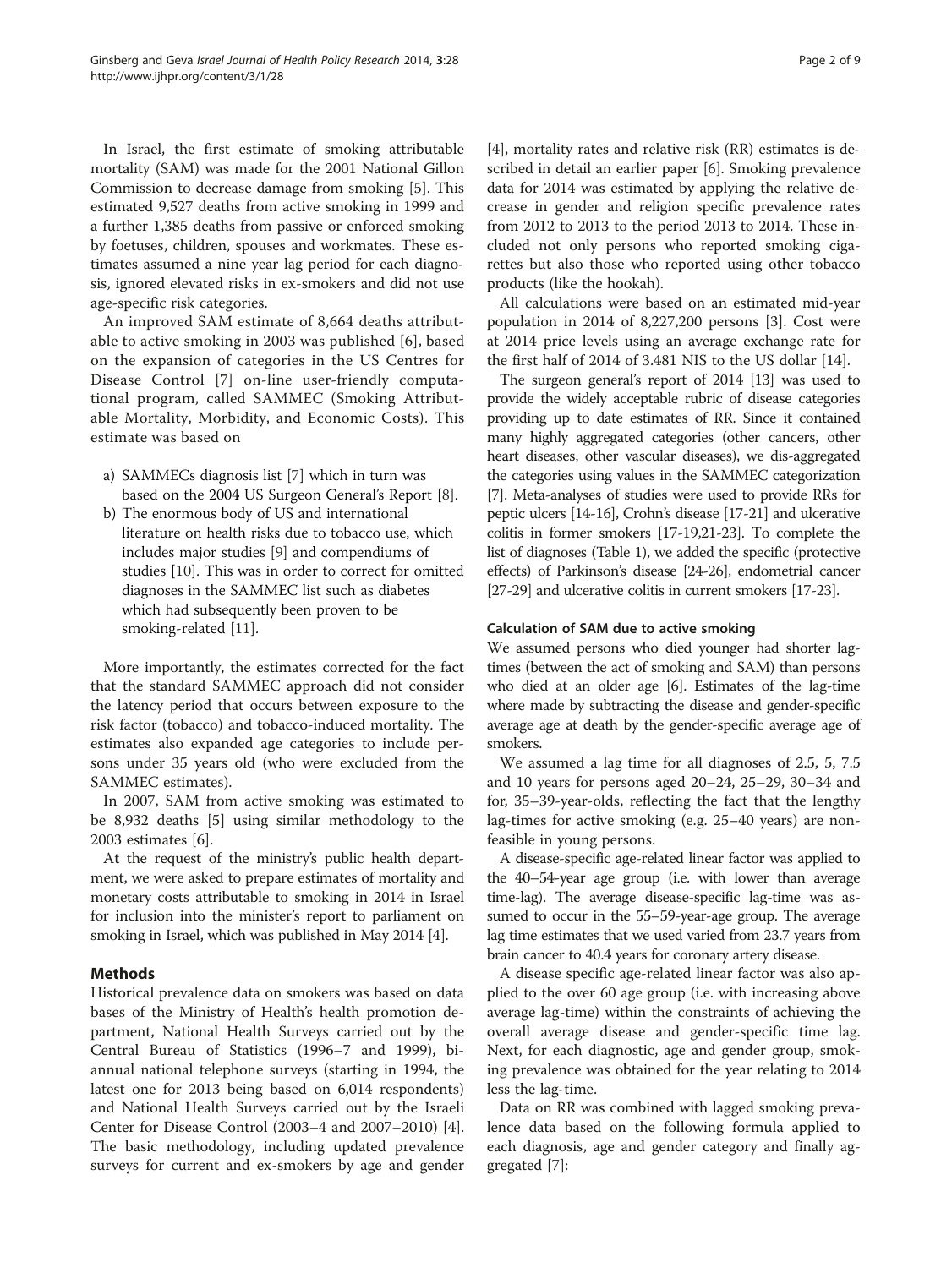# <span id="page-2-0"></span>Table 1 Relative risk (RR) of SAM by smoking status, diagnosis and gender

| Refs.                                                                                                                                                                                                                                                                                                                                                                                                                                                                                                                                                                                                                                                                                                                                                                                       |                                                                   | <b>Males RR current</b> |                  | <b>Females RR current</b> |                  |  |
|---------------------------------------------------------------------------------------------------------------------------------------------------------------------------------------------------------------------------------------------------------------------------------------------------------------------------------------------------------------------------------------------------------------------------------------------------------------------------------------------------------------------------------------------------------------------------------------------------------------------------------------------------------------------------------------------------------------------------------------------------------------------------------------------|-------------------------------------------------------------------|-------------------------|------------------|---------------------------|------------------|--|
|                                                                                                                                                                                                                                                                                                                                                                                                                                                                                                                                                                                                                                                                                                                                                                                             |                                                                   |                         | <b>RR</b> former |                           | <b>RR</b> former |  |
|                                                                                                                                                                                                                                                                                                                                                                                                                                                                                                                                                                                                                                                                                                                                                                                             | Cancers:                                                          |                         |                  |                           |                  |  |
| $[7] \centering% \includegraphics[width=1\textwidth]{images/TransY.pdf} \caption{The first two different values of $10^{-4}$. The first two different values of $10^{-4}$. The first two different values of $10^{-4}$. The first two different values of $10^{-4}$. The first two different values of $10^{-4}$. The second two different values of $10^{-4}$. The second two different values of $10^{-4}$. The second two different values of $10^{-4}$. The second two different values of $10^{-4}$. The second two different values of $10^{-4}$. The second two different values of $10^{-4}$. The second two different values of $10^{-4}$. The second two different values of $10^{-4}$. The second two different values of $10^{-4}$. The second two different values of $10^{-4$ | Bladder                                                           | 3.27                    | 2.09             | 2.22                      | 1.89             |  |
| $[7] \centering% \includegraphics[width=1.0\textwidth]{figs/fig_4a1.pdf} \includegraphics[width=1.0\textwidth]{figs/fig_4b1.pdf} \includegraphics[width=1.0\textwidth]{figs/fig_4b1.pdf} \includegraphics[width=1.0\textwidth]{figs/fig_4b1.pdf} \includegraphics[width=1.0\textwidth]{figs/fig_4b1.pdf} \includegraphics[width=1.0\textwidth]{figs/fig_4b1.pdf} \includegraphics[width=1.0\textwidth]{figs/fig_4b1.pdf} \includegraphics[width=1.0\textwidth]{figs/fig_4b1.pdf} \includegraphics[width=1.0\textwidth]{figs/fig_4b1.pdf} \includegraphics[width=$                                                                                                                                                                                                                           | Cervical                                                          | na                      | Na               | 1.59                      | 1.14             |  |
|                                                                                                                                                                                                                                                                                                                                                                                                                                                                                                                                                                                                                                                                                                                                                                                             | Endometrial                                                       | na                      | Na               | 0.74                      | 0.88             |  |
| $[7] \centering% \includegraphics[width=1\textwidth]{images/TransY.pdf} \caption{The 3D (top) and the 4D (bottom) of the 3D (bottom) of the 3D (bottom) of the 3D (bottom) of the 3D (bottom) of the 3D (bottom) of the 3D (bottom).} \label{fig:3D}$                                                                                                                                                                                                                                                                                                                                                                                                                                                                                                                                       | Esophageal                                                        | 6.76                    | 4.46             | 7.75                      | 2.79             |  |
| $[7]$                                                                                                                                                                                                                                                                                                                                                                                                                                                                                                                                                                                                                                                                                                                                                                                       | Larengeal                                                         | 14.60                   | 6.34             | 13.02                     | 5.16             |  |
| $[7] \centering% \includegraphics[width=1\textwidth]{images/TransY.pdf} \caption{The first two different values of $d=3$ and $d=4$ (left) and $d=5$ (right) and $d=6$ (right) and $d=6$ (right) and $d=6$ (right) and $d=6$ (right) and $d=6$ (right) and $d=6$ (right) and $d=6$ (right) and $d=6$ (right) and $d=6$ (right) and $d=6$ (right) and $d=6$ (right) and $d=6$ (right) and $d=6$ (right) and $d=6$ (right) and $d=6$ (right) and $d=6$ (right) and $d=6$ (right) and $d=6$ (right) and $$                                                                                                                                                                                                                                                                                      | Leukemia                                                          | 1.86                    | 1.33             | 1.13                      | 1.38             |  |
| $[13]$                                                                                                                                                                                                                                                                                                                                                                                                                                                                                                                                                                                                                                                                                                                                                                                      | Lung                                                              | 22.25                   | 6.06             | 21.15                     | 5.75             |  |
| $[7] \centering% \includegraphics[width=1\textwidth]{images/TransY.pdf} \caption{The first two different values of $10^{-4}$. The first two different values of $10^{-4}$. The first two different values of $10^{-4}$. The first two different values of $10^{-4}$. The first two different values of $10^{-4}$. The second two different values of $10^{-4}$. The second two different values of $10^{-4}$. The second two different values of $10^{-4}$. The second two different values of $10^{-4}$. The second two different values of $10^{-4}$. The second two different values of $10^{-4}$. The second two different values of $10^{-4}$. The second two different values of $10^{-4}$. The second two different values of $10^{-4}$. The second two different values of $10^{-4$ | Lip, bucal, pharynx                                               | 10.89                   | 3.40             | 5.08                      | 2.29             |  |
| $[7] \centering% \includegraphics[width=1.0\textwidth]{figs/fig_4a1.pdf} \includegraphics[width=1.0\textwidth]{figs/fig_4b1.pdf} \includegraphics[width=1.0\textwidth]{figs/fig_4b1.pdf} \includegraphics[width=1.0\textwidth]{figs/fig_4b1.pdf} \includegraphics[width=1.0\textwidth]{figs/fig_4b1.pdf} \includegraphics[width=1.0\textwidth]{figs/fig_4b1.pdf} \includegraphics[width=1.0\textwidth]{figs/fig_4b1.pdf} \includegraphics[width=1.0\textwidth]{figs/fig_4b1.pdf} \includegraphics[width=1.0\textwidth]{figs/fig_4b1.pdf} \includegraphics[width=$                                                                                                                                                                                                                           | Pancreatic                                                        | 2.31                    | 1.15             | 2.25                      | 1.55             |  |
| $[7] \centering% \includegraphics[width=1\textwidth]{images/TransY.pdf} \caption{The first two different values of $10^{-4}$. The first two different values of $10^{-4}$. The first two different values of $10^{-4}$. The first two different values of $10^{-4}$. The first two different values of $10^{-4}$. The second two different values of $10^{-4}$. The second two different values of $10^{-4}$. The second two different values of $10^{-4}$. The second two different values of $10^{-4}$. The second two different values of $10^{-4}$. The second two different values of $10^{-4}$. The second two different values of $10^{-4}$. The second two different values of $10^{-4}$. The second two different values of $10^{-4}$. The second two different values of $10^{-4$ | Renal                                                             | 2.72                    | 1.73             | 1.29                      | 1.05             |  |
|                                                                                                                                                                                                                                                                                                                                                                                                                                                                                                                                                                                                                                                                                                                                                                                             | Stomach                                                           | 1.96                    | 1.47             | 1.36                      | 1.32             |  |
| [13, 30]                                                                                                                                                                                                                                                                                                                                                                                                                                                                                                                                                                                                                                                                                                                                                                                    | Unspecified                                                       | 2.31                    | 1.41             | 1.83                      | 1.26             |  |
| [13, 30]                                                                                                                                                                                                                                                                                                                                                                                                                                                                                                                                                                                                                                                                                                                                                                                    | Other cancers (a)                                                 | 4.16                    | 1.83             | 1.06                      | 1.01             |  |
|                                                                                                                                                                                                                                                                                                                                                                                                                                                                                                                                                                                                                                                                                                                                                                                             | Respiratory:                                                      |                         |                  |                           |                  |  |
| $[13]$                                                                                                                                                                                                                                                                                                                                                                                                                                                                                                                                                                                                                                                                                                                                                                                      | Tuberculosis                                                      | 3.49                    | 1.92             | 2.51                      | 2.32             |  |
| $[13]$                                                                                                                                                                                                                                                                                                                                                                                                                                                                                                                                                                                                                                                                                                                                                                                      | <b>Bronchitis</b>                                                 | 19.66                   | 5.67             | 19.67                     | 7.55             |  |
| $[13]$                                                                                                                                                                                                                                                                                                                                                                                                                                                                                                                                                                                                                                                                                                                                                                                      | COPD inc emphysema                                                | 21.08                   | 5.97             | 19.09                     | 8.05             |  |
| $[13]$                                                                                                                                                                                                                                                                                                                                                                                                                                                                                                                                                                                                                                                                                                                                                                                      | Pneumonia                                                         | 3.99                    | 1.96             | 2.21                      | 1.68             |  |
| [13, 31]                                                                                                                                                                                                                                                                                                                                                                                                                                                                                                                                                                                                                                                                                                                                                                                    | Asthma adults                                                     | 1.99                    | 1.26             | 2.18                      | 1.48             |  |
| [13, 30, 32]                                                                                                                                                                                                                                                                                                                                                                                                                                                                                                                                                                                                                                                                                                                                                                                | Other respiratory (b)                                             | 1.94                    | 1.25             | 3.09                      | 2.17             |  |
|                                                                                                                                                                                                                                                                                                                                                                                                                                                                                                                                                                                                                                                                                                                                                                                             | Vascular:                                                         |                         |                  |                           |                  |  |
| $[13]$                                                                                                                                                                                                                                                                                                                                                                                                                                                                                                                                                                                                                                                                                                                                                                                      | Rheumatic heart disease                                           | 2.17                    | 1.17             | 2.01                      | 1.18             |  |
|                                                                                                                                                                                                                                                                                                                                                                                                                                                                                                                                                                                                                                                                                                                                                                                             | Aortic aneurism                                                   | 6.21                    | 3.07             | 7.07                      | 2.07             |  |
| $[13]$                                                                                                                                                                                                                                                                                                                                                                                                                                                                                                                                                                                                                                                                                                                                                                                      | Coronary artery disease                                           | 2.87                    | 1.55             | 3.03                      | 1.49             |  |
| $[13]$                                                                                                                                                                                                                                                                                                                                                                                                                                                                                                                                                                                                                                                                                                                                                                                      | Coronary heart disease                                            | 2.71                    | 1.51             | 3.01                      | 1.49             |  |
| [13, 30]                                                                                                                                                                                                                                                                                                                                                                                                                                                                                                                                                                                                                                                                                                                                                                                    | Cardiac dysrhythmias                                              | 4.29                    | 1.93             | 4.29                      | 1.66             |  |
| [13, 30]                                                                                                                                                                                                                                                                                                                                                                                                                                                                                                                                                                                                                                                                                                                                                                                    | Myocardial infarction                                             | 2.01                    | 1.31             | 8.84                      | 3.44             |  |
| [13, 30]                                                                                                                                                                                                                                                                                                                                                                                                                                                                                                                                                                                                                                                                                                                                                                                    | Peripheral vascular disease                                       | 7.73                    | 3.03             | 7.73                      | 3.09             |  |
| [7, 13, 30]                                                                                                                                                                                                                                                                                                                                                                                                                                                                                                                                                                                                                                                                                                                                                                                 | Other heart diseases (c)                                          | 2.17                    | 1.25             | 2.02                      | 1.19             |  |
|                                                                                                                                                                                                                                                                                                                                                                                                                                                                                                                                                                                                                                                                                                                                                                                             | Cerebrovascular disease                                           |                         |                  |                           |                  |  |
| $[13]$                                                                                                                                                                                                                                                                                                                                                                                                                                                                                                                                                                                                                                                                                                                                                                                      | Ages 35-64                                                        | 2.47                    | 1.35             | 2.15                      | 1.35             |  |
| [13]                                                                                                                                                                                                                                                                                                                                                                                                                                                                                                                                                                                                                                                                                                                                                                                        | Ages 65+                                                          | 1.74                    | 1.16             | 1.85                      | 1.26             |  |
|                                                                                                                                                                                                                                                                                                                                                                                                                                                                                                                                                                                                                                                                                                                                                                                             | Digestive system:                                                 |                         |                  |                           |                  |  |
| $[17-21]$                                                                                                                                                                                                                                                                                                                                                                                                                                                                                                                                                                                                                                                                                                                                                                                   | Crohn's disease                                                   | 1.70                    | 1.22             | 1.70                      | 1.22             |  |
| $[14 - 16]$                                                                                                                                                                                                                                                                                                                                                                                                                                                                                                                                                                                                                                                                                                                                                                                 | Peptic ulcers                                                     | 2.00                    | 1.28             | 2.36                      | 1.39             |  |
| $[17-23]$                                                                                                                                                                                                                                                                                                                                                                                                                                                                                                                                                                                                                                                                                                                                                                                   | Ulcerative colitis                                                | 0.70                    | 1.55             | 0.70                      | 1.55             |  |
|                                                                                                                                                                                                                                                                                                                                                                                                                                                                                                                                                                                                                                                                                                                                                                                             | Endocrine-metabolic                                               |                         |                  |                           |                  |  |
| $[13]$                                                                                                                                                                                                                                                                                                                                                                                                                                                                                                                                                                                                                                                                                                                                                                                      | <b>Diabetes</b>                                                   | 1.86                    | 1.31             | 1.62                      | 1.31             |  |
|                                                                                                                                                                                                                                                                                                                                                                                                                                                                                                                                                                                                                                                                                                                                                                                             | Other:                                                            |                         |                  |                           |                  |  |
|                                                                                                                                                                                                                                                                                                                                                                                                                                                                                                                                                                                                                                                                                                                                                                                             | Parkinson's disease                                               | 0.37                    | 0.76             | 0.36                      | 0.69             |  |
|                                                                                                                                                                                                                                                                                                                                                                                                                                                                                                                                                                                                                                                                                                                                                                                             | (a) includes breast, respiratory in situ, renal pelvis and vulvar |                         |                  |                           |                  |  |
|                                                                                                                                                                                                                                                                                                                                                                                                                                                                                                                                                                                                                                                                                                                                                                                             | (b) includes cough, dsypnoea and other respiratory diseases       |                         |                  |                           |                  |  |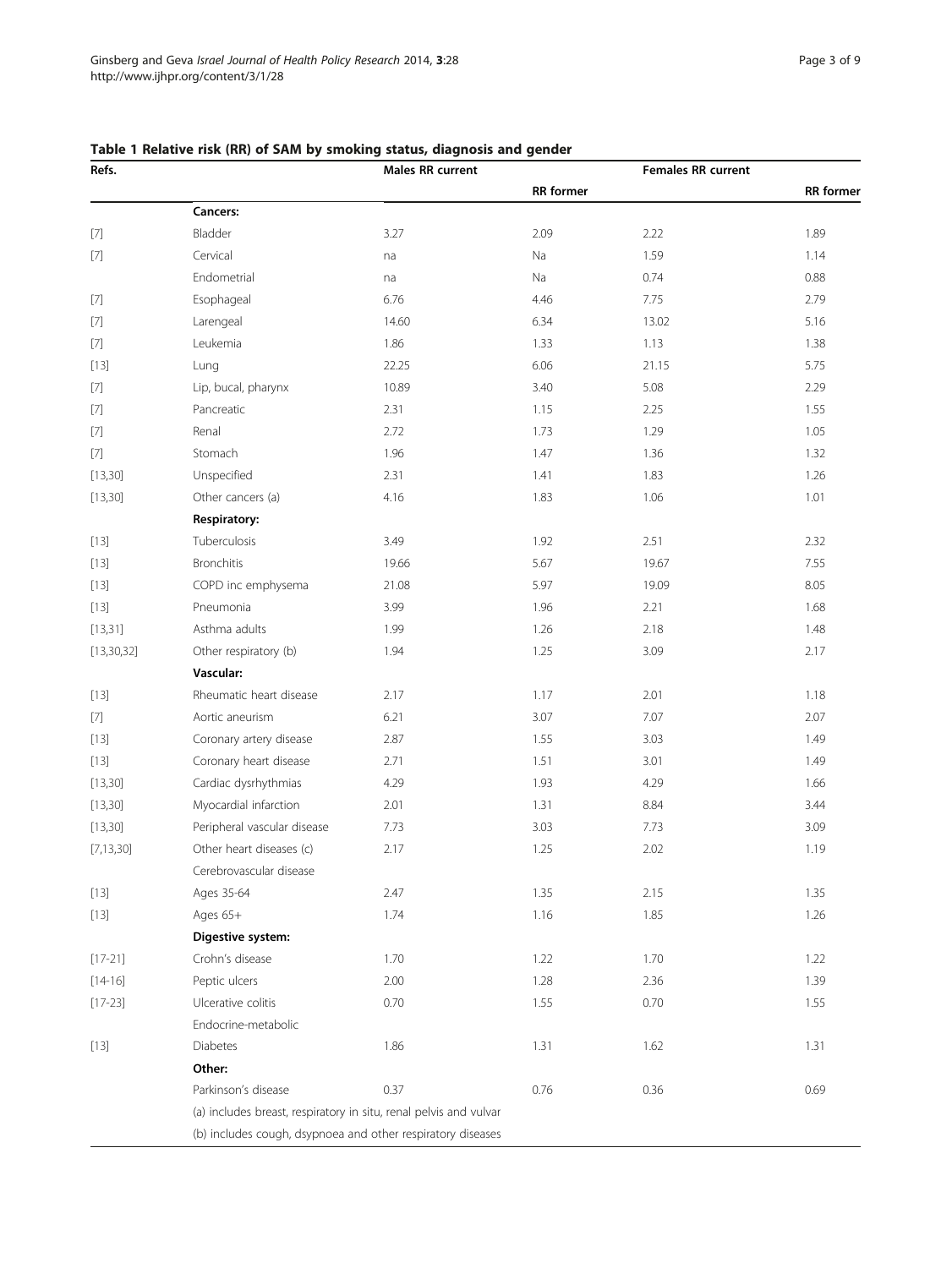SAM = Number who died in each category x Smoking Attributable Fraction (SAF)

where

$$
SAF = [(p0 + p1(RR1) + p2(RR2)) - 1] /
$$
  
[p0 + p1(RR1) + p2(RR2)]

and

P0 = Percentage of never smokers

P1 = Percentage of current smokers

P2 = Percentage of former smokers

RR1 = Relative risk of death for current smokers relative to never smokers

RR2 = Relative risk of death for former smokers relative to never smokers

# Calculation of SAM due to passive smoking and residential fires

Deaths caused by passive smoking in Israel were estimated by adjusting the US figure [[13\]](#page-7-0) of 9.44% of active SAM by the relative differences in smoking prevalence between the USA (males 16.7%, females 13.6%) [[13](#page-7-0),[33](#page-7-0)] and Israel (males 24.9%, females 12.6%) in 2010 [[4,34\]](#page-7-0).

In order to estimate foetal SAM in Israel, USA data showing foetal SAM to be 0.232% of active SAM [[13](#page-7-0)] was adjusted

- a) By the ratio of the Israeli National Smoking prevalence in pregnant women of 6.82%, (as a result of 46.5% of pregnant women stopping smoking) [[34](#page-7-0)] to the USA figure of 8.43% [[35\]](#page-7-0).
- b) By Israel's 30.6% higher birth rate [[36,37](#page-7-0)] to give an estimate that foetal SAM accounts for 0.244% of active SAM in Israel.

Deaths caused by residential fires related to cigarette causes was estimated by adjusting the US figure [[13\]](#page-7-0) of 0.14% of active SAM deaths by the relative differences by the smoking prevalence between the USA and Israel

# Cost of treating smoking-attributable morbidity

The initial morbidity cost estimates includes only of the direct costs of acute care viewed from a "narrow" health services perspective as there are no readily available data in Israel on costs that fall outside the health system, such as work absences, transportation to receive treatment and out-of-pocket expenses.

Active Smoking Attributable hospitalization days (SAHD) were calculated in a similar way to acute SAM estimates. These were based on actual numbers of diagnosis specific hospitalization utilization rates by age and gender from 2011, being applied to population data in 2014.

Hospitalization costs were calculated by summing:-

- a) The product of the estimated number of
	- hospitalization days in non-ICU units by the 2,251 New Israeli Shekels (NIS) per day tariff of the Ministry of Health [[38](#page-8-0)] and
- b) Based on ICU accounting for 4.6% of adult non-obstetric general bed use [[39\]](#page-8-0), the product of ICU hospitalization days and 5,046 NIS, being 224% times the per-diem cost of non-ICU hospitalizations [[39\]](#page-8-0).

An approximation of the other non-acute direct costs (such as for medications, ambulatory care, nursing home care and rehabilitation) attributable to smoking was based on applying the latest estimate from the USA [\[13\]](#page-7-0) showing that non-acute direct costs were 97.8% of smoking attributable acute care costs.

A further very rough approximation of "indirect costs" in Israel was based on USA data [[13](#page-7-0)] showing that lost productivity costs alone, due to current and ex-smokers having higher rates of absenteeism than never smokers, to be 225% that of the costs of smoking attributable acute hospital care [[13\]](#page-7-0). This impact was "dose related" in the sense that heavy smokers having higher levels of absenteeism than lighter smokers [[40\]](#page-8-0).

# Results

The updated lagged model estimated active SAM in Israel in 2014 to be 7,025 deaths (95% CI 6,875-7,175), after taking into account an estimated 174 and four fewer deaths, due to the protective effects of smoking on Parkinson's disease and endometrial cancers respectively (Table [2\)](#page-4-0). Cardio-vascular causes accounted for 45.0% of SAM, malignant neoplasms (39.2%) and respiratory diseases (15.5%). Six specific diagnoses alone accounted for over three-quarters of SAM:- Lung Cancer (24.1%), Coronary Artery Disease (18.5%), COPD including emphysema (13.0%), Myocardial Infarction (10.9%), Cerebrovascular Disease (6.1%) and Coronary Heart Disease (5.0%). Around 60.6% of SAM occurred in males.

Passive (or enforced smoking was estimated to account for an additional 11.29% of active SAM in Israel, amounting to estimated 793 further deaths. Exposure of the foetus to mothers smoking accounted for an estimated 0.24% of active SAM, or 17 additional foetal deaths. While residential fire accounted for an estimated 0.17% of active SAM, or 12 additional deaths. Therefore total SAM will be around 7,847 deaths (95% CI 7,698-7,997) in 2014 or 16.8% of overall expected mortality.

The model estimated that there were 319,231 (95% CI 313,135-325,326) active SAHD days in Israel in 2014 (Table [3\)](#page-5-0). Respiratory care accounted for around one-half of active SAHD (50.5%). Cardio-Vascular causes accounted for 33.5% and malignant neoplasms (13.2%). Lung cancer accounted for only 4.6%. Around 63.0% of SAM occurred in males.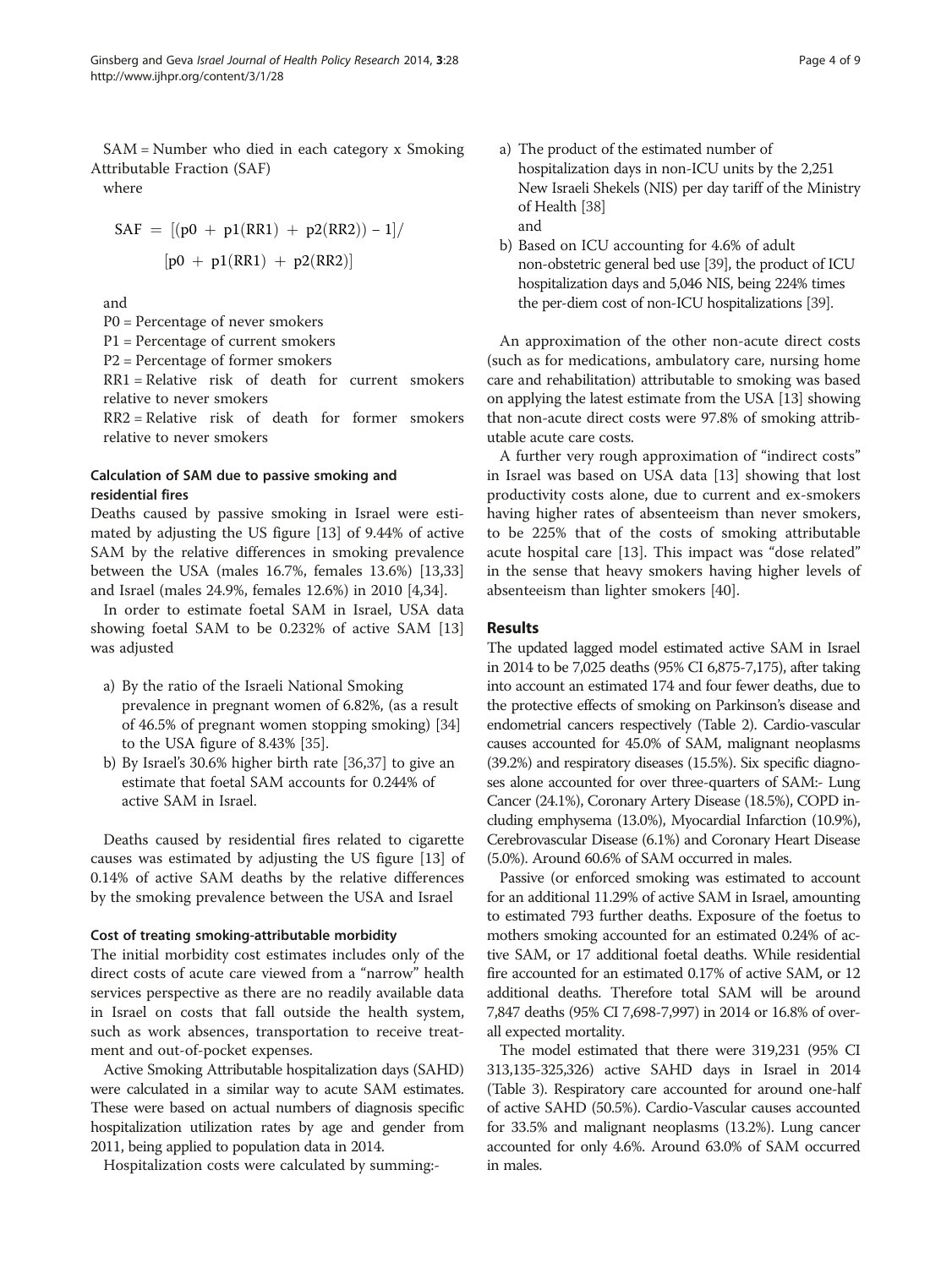There were an estimated 36,049 additional SAHD from passive smoking. A further 780 days were attributable to exposure of the foetus to mothers smoking and 541 due to residential fires caused by cigarettes. Therefore total SAHD will be around 356,601 (95% CI 357,908- 371,915) days in 2014.

Estimated direct acute care costs of 356,601 days in a general hospital amount to around 849 (95% CI 832– 865) million NIS (\$244 million). An additional 830 million NIS (\$238 million) is estimated for out-of hospital costs including ambulatory care, emergency room visits, out- patient visits and rehabilitation. The total health service costs are therefore 1,679 (95% CI 1,646-1,710) million NIS (\$482 million) representing 2.6% of the health budget or 0.2% of GNP. Productivity losses account for a further 1,909 million NIS (\$548 million, based on 225% that of acute care costs of 849 million NIS) giving an overall smoking related cost of 3,587 (95% CI 3,519-3,656) million NIS (\$1,030 million) or 0.41% of GNP.

## **Discussion**

Smoking remains a huge preventable risk factor accounting for approx. 7,847 deaths in Israel (of which 7,025 are from active smoking alone). Approximately one death in every six is attributable to smoking. The monetary impact on health service resources and society amounts to around 3,587 million (\$1,030 million), around 0.41% of GNP.

While Hypertension was originally included in the SAMMEC list [\[41,42\]](#page-8-0), it has subsequently been dropped and also does not appear in the Surgeon-Generals list. However a recent longitudinal study of 5,512 Japanese males [\[43](#page-8-0)] found smoking to be an independent risk factor for hypertension with an adjusted RR of 1.13 (95% CI 1.03 – 1.23). Applying this risk factor to both genders would add an additional 55 deaths to our acute SAM (and additional 487 acute SAHD).

The decrease of active SAM from previous estimates is partly a result of the secular downward trend in smoking prevalence that has been continuing for the past 40 years, falling in males from 50.6% in 1974 to 36.2% in 1994 and 25.2% in 2013, and from 25.1% to 20.35 and 12.7% among females over the same period.

Another factor is decreases in the size of the RR of diseases such as diabetes, heart and cerebrovascular disease as reported by the US surgeon-general [\[13](#page-7-0)]. These however are partially offset by the reported increases in RR of lung cancers [[13](#page-7-0)]. While accounting for nearly a quarter of all acute SAM, lung cancer only accounted for 4.4% of acute SAHD, since chemotherapy and radiotherapy are usually carried out on an out-patient basis, with cancer patients being hospitalized for surgery and hospice care.

The main limitation of the study is that we have made the implicit assumption that the RR which we used were

<span id="page-4-0"></span>Table 2 Active smoking attributable mortality-Israel 2014

|                             | Males          | <b>Females</b> | Total          |
|-----------------------------|----------------|----------------|----------------|
| <b>Cancers:</b>             |                |                |                |
| Bladder                     | 155            | 27             | 182            |
| Cervical                    | 0              | 10             | 10             |
| Endometrial                 | 0              | $-4$           | $-4$           |
| Esophageal                  | 65             | $\overline{2}$ | 67             |
| Larengeal                   | 54             | 7              | 61             |
| Leukemia                    | 90             | 13             | 103            |
| Lung                        | 1127           | 562            | 1690           |
| Lip, bucal, pharynx         | 29             | 11             | 39             |
| Pancreatic                  | 169            | 108            | 276            |
| Renal                       | 70             | 7              | 77             |
| Stomach                     | 109            | 23             | 132            |
| Unspecified                 | 43             | 23             | 67             |
| Ureter                      | $\overline{2}$ | 0              | 2              |
| Other cancers               | 39             | 9              | 48             |
| <b>Respiratory:</b>         |                |                |                |
| Tuberculosis                | 3              | 0              | 3              |
| <b>Bronchitis</b>           | 6              | 4              | 9              |
| COPD inc emphysema          | 522            | 394            | 916            |
| Pneumonia                   | 10             | $\overline{2}$ | 13             |
| Asthma adults               | 10             | 22             | 32             |
| Other respiratory           | 55             | 58             | 114            |
| Cardio-vascular:            |                |                |                |
| Rheumatic heart disease     | 12             | 14             | 27             |
| Aortic aneurism             | 60             | 30             | 90             |
| Coronary artery disease     | 808            | 489            | 1297           |
| Coronary heart disease      | 190            | 164            | 355            |
| Cardiac dysrhythmias        | 36             | 23             | 59             |
| Myocardial infarction       | 266            | 499            | 765            |
| Peripheral vascular disease | 54             | 77             | 132            |
| Other heart disease         | 4              | $\mathbf{1}$   | 5              |
| Cerebrovascular disease     | 230            | 200            | 430            |
| Digestive system:           |                |                |                |
| Crohn's disease             | $\mathbf{1}$   | 1              | $\overline{2}$ |
| Peptic ulcers               | $\overline{2}$ | 3              | 5              |
| Ulcerative colitis          | $-0.1$         | $-0.1$         | $-0.2$         |
| Endocrine-metabolic:        |                |                |                |
| <b>Diabetes</b>             | 115            | 80             | 194            |
| Other:                      |                |                |                |
| Parkinson's disease         | $-80$          | -94            | $-174$         |
| Total                       | 4256           | 2769           | 7025           |
|                             |                |                |                |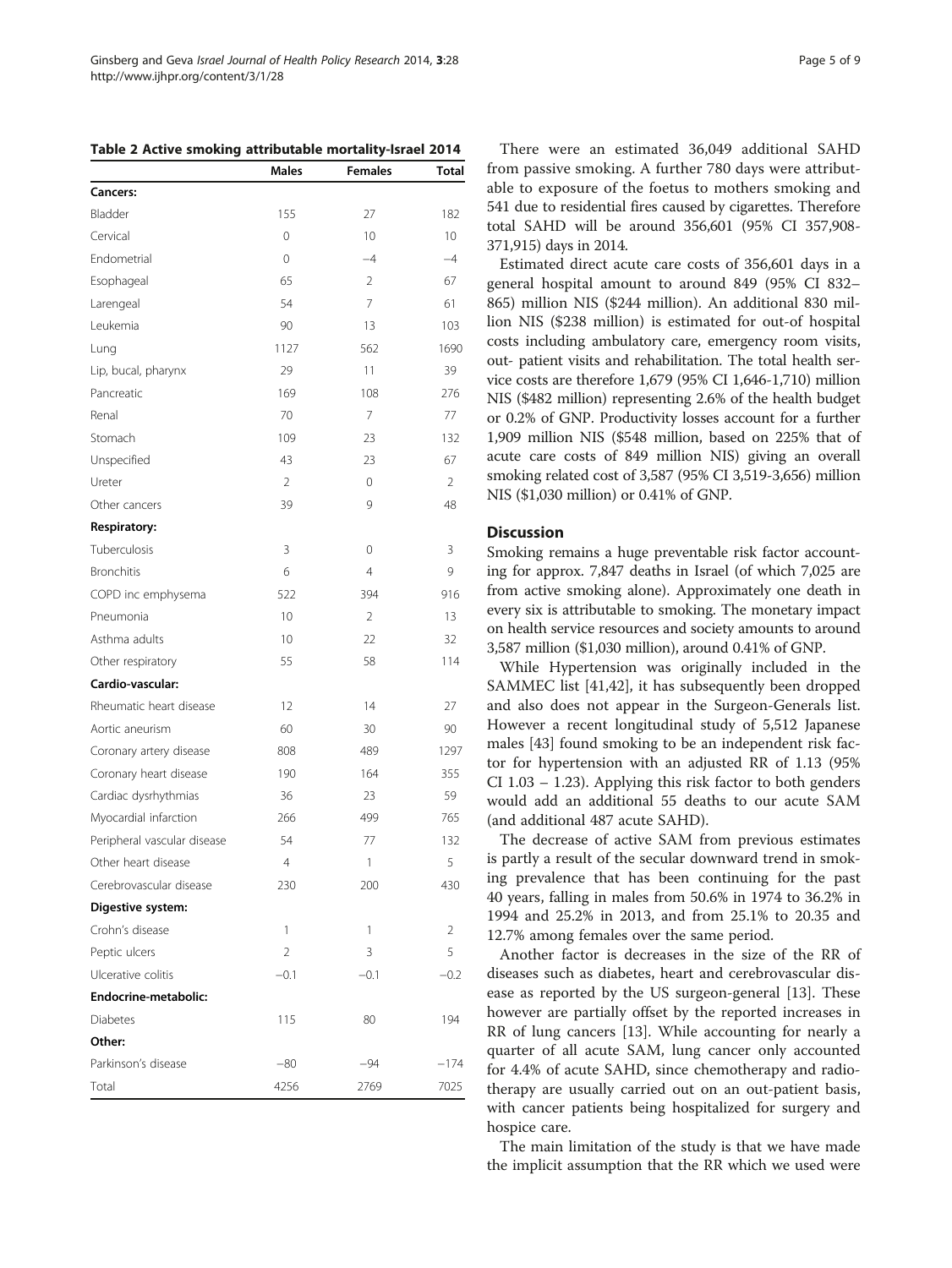<span id="page-5-0"></span>Table 3 Active smoking attributable hospital days-Israel 2014

|                             | <b>Males</b> | <b>Females</b> | Total    |
|-----------------------------|--------------|----------------|----------|
| <b>Cancers:</b>             |              |                |          |
| Bladder                     | 7,419        | 883            | 8,303    |
| Cervical                    |              | 299            | 299      |
| Endometrial                 |              | $-308$         | $-308$   |
| Esophageal                  | 984          | 478            | 1,462    |
| Laryngeal                   | 1,519        | 298            | 1,817    |
| Leukemia                    | 2,154        | 300            | 2,454    |
| Lung                        | 9,392        | 5,156          | 14,548   |
| Lip, bucal, pharynx         | 2,252        | 1,465          | 3,717    |
| Pancreatic                  | 1,530        | 1,059          | 2,589    |
| Renal                       | 2,206        | 166            | 2,372    |
| Stomach                     | 1,781        | 362            | 2,143    |
| Unspecified                 | 1,085        | 981            | 2,067    |
| Other cancers               | 395          | 136            | 531      |
| <b>Respiratory:</b>         |              |                |          |
| Tuberculosis                | 281          | 37             | 318      |
| <b>Bronchitis</b>           | 4,499        | 7,520          | 12,019   |
| COPD incl. emphysema        | 29,141       | 17,857         | 46,997   |
| Pneumonia                   | 44,697       | 16,441         | 61,137   |
| Asthma adults               | 616          | 1,511          | 2,126    |
| Other respiratory           | 20,618       | 17,904         | 38,523   |
| Cardio-vascular:            |              |                |          |
| Rheumatic heart disease     | 522          | 664            | 1,186    |
| Aortic aneurisms            | 3,071        | 553            | 3,624    |
| Coronary artery disease     | 3,081        | 1,009          | 4,090    |
| Coronary heart disease      | 3,064        | 1,084          | 4,148    |
| Cardiac dysrhythmias        | 149          | 99             | 248      |
| Myocardial infarction       | 12,306       | 13,369         | 25,676   |
| Peripheral vascular disease | 16,065       | 13,285         | 29,350   |
| Other heart disease         | 3,975        | 908            | 4,883    |
| Cerebrovascular disease     | 21,661       | 12,079         | 33,740   |
| Digestive system:           |              |                |          |
| Crohn's disease             | 700          | 384            | 1,084    |
| Peptic ulcers               | 114          | 87             | 200      |
| Ulcerative colitis          | $-16$        | $-13$          | $-29$    |
| Endocrine-metabolic:        |              |                |          |
| <b>Diabetes</b>             | 7,272        | 3,103          | 10,375   |
| Other:                      |              |                |          |
| Parkinson's disease         | $-1,586$     | -931           | $-2,517$ |
| Total hospital days         | 200,948      | 118,225        | 319,173  |

Secondly, the estimation of deaths and costs from passive, mothers smoking and residential fires is by necessity based on US data. Each one of these categories deserves separate calculations to be made based on Israeli specific data. However, due to time limitations, we think it is better to provide a guesstimate based on foreign data, than no estimate at all.

The reader should therefore regard the quality of estimates for active smoking as being good, but the estimates for from passive, mothers smoking and residential fires as being rough first-order estimates.

A recent national Israeli biomarker survey, indicated widespread exposure to environmental tobacco smoke (ETS) in the non-smoking Israeli adult population, especially among males, younger and less educated participants [[44](#page-8-0)]. However the data on urine cotinine concentrations, based on a sample of only 248 persons, did not lend itself to enable estimations of mortality losses due to ETS in Israel. In addition, because good data on past ETS exposure are not currently available in Israel, we only were able to make a rough estimate of the harm due to second-hand smoke exposure based on adapting US data [\[13](#page-7-0)].

The resultant rough estimate of 787 deaths due to passive smoking could be an under-estimate or over-estimate as the potential relative exposure levels to passive smoking were just based on one year's smoking prevalence data, instead of over a longer time period.

Also underestimated is the 12 deaths attributable to residential fires (0.175% of active SAM) caused by cigarettes since they do not include an estimate for nonresidential fires.

The estimate of non-hospital related direct costs can be thought of as being conservative as it was based on being 97.8% of acute hospital costs [\[13\]](#page-7-0). This figure is lower than previously published estimates of 102.1% in Hong-Kong [[45](#page-8-0)]. 102.5% in the USA [\[46\]](#page-8-0), 107.5% in Germany [[47](#page-8-0)], 113.2% in California [[48](#page-8-0)] 135% in Taiwan [\[49\]](#page-8-0), 161% in China in 2000 [[50](#page-8-0)] and 273% in China in 2008 [\[51](#page-8-0)].

It should be noted that there are health impacts of smoking that do not have mortality consequences. The cost of these are implicitly included in our calculations, where we add 97.8% on to acute hospital costs for nonacute hospital care (such as for infertility on an outpatient basis).

For indirect costs, our estimate can again be thought of as conservative as it only contained estimates of smoking attributable lost productivity costs, thereby excluding transport costs, out-of-pocket expenditures and premature burial costs.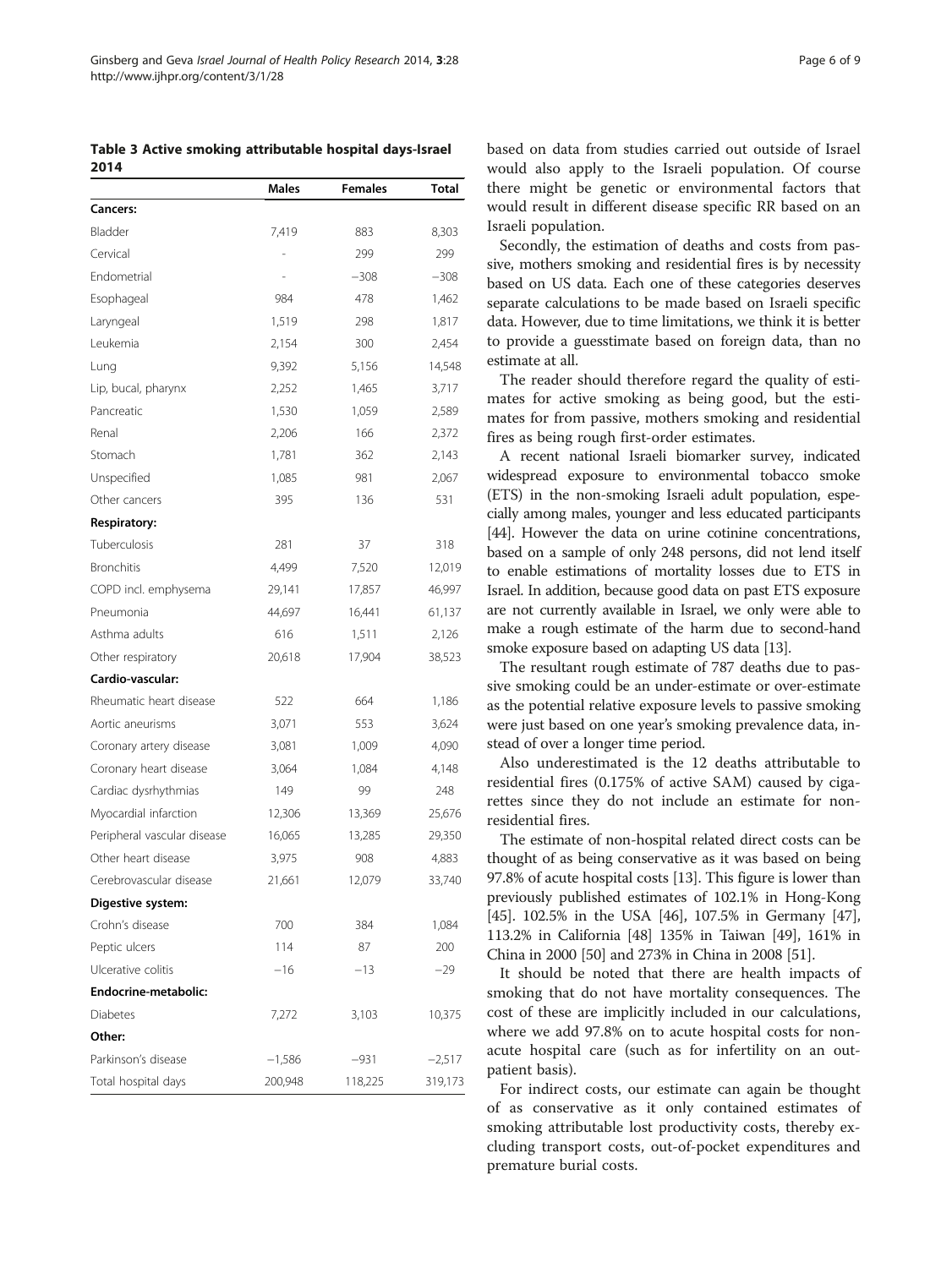Smoking kills more Israelis than the combined mortality from obesity [\[52\]](#page-8-0), lack of physical exercise [[53](#page-8-0)], motor vehicle emissions [[54](#page-8-0)], vehicle accidents, suicides and murders [\[36\]](#page-7-0).

No one single intervention can totally reduce the considerable burden of disease from smoking. A multi-faceted approach is required, combining legislation, counteradvertising, taxation, prevention and cessation interventions [\[55\]](#page-8-0).

Fortunately, many potential interventions to reduce the human and monetary burden from smoking have been identified and prioritized according to their costutility ratios in Israel. Many very cost-effective interventions have been identified in addition to interventions that are cost-saving (ie: where savings in treatment costs exceed the intervention costs). These include imposition of a higher tax on tobacco, Clonidine, Nortiptyline, varenicline (2 mg/day), Quitline Counseling and a combination of Medication and Quitline Counseling. Many interventions were found to be very cost-effective (having a cost per quality adjusted life year (QALY) less than GNP per capita):- Nicotine lozenges, Varenicline (1 mg/ day), Nicotine patches with and without Nortipyline or Burropion, Buropropin, Nicotine Gum, Group counseling, Nicotine nasal spray, Individual Counseling, Nicotine inhaler [\[5](#page-7-0)]. Other potential interventions, not yet evaluated using cost-effectiveness analysis in Israel include novel cheap modes such as mobile phone text-messaging as well as pack warnings, 'plain' packaging and smoke-free space regulations.

Unfortunately, Israel lags behind many developed nations in that it does not use cost-utility analyses to prioritize the adoption of new health technologies. There may be several reasons for this inadequacy. One reason may be insufficient appreciation within the Ministry of Health of the importance of cost-utility analysis and of recent advances in health economics which facilitate the integration of epidemiological and economic data. Another reason may be that Israel tends to be an early adopter of new technologies, with many new technologies being considered for inclusion in the benefits package well before all the data needed for cost utility analyses are available. However, early adoption of suitable technologies can be still further catalyzed if a-priori cost-utility analyses are carried out during the period between the conclusion of clinical trials and when manufacturers begin marketing the new technology.

Yet another reason for not using cost utility analyses may be a desire to ensure that the members of the benefits package committee (i.e. the committee that determines new entries into the basket of services) will have enough degrees of freedom to take into account considerations that are not captured in cost-utility analyses, such as uniquely Israeli values<sup>a</sup>. However, there is no

contradiction between preserving some degrees of freedom for policymakers and providing them with sophisticated cost-utility analyses as key inputs into the decision-making process.

Accordingly, it behooves Israel to find ways to better incorporate cost-utility analyses into its prioritization processes, both with regarding to smoking interventions, and more generally. This could be done either by expanding the role of health economics within the Ministry of Health, or by establishing an institution akin to NICE, or by relying more heavily on non-governmental experts and research institutions.

We would also note that, in areas other than health care, Israel has established funded bodies like the "authority for the war against road accidents" and the "authority for the war against drugs". The considerable mortality burden (around twenty times higher than that caused by traffic related mortality) attributable to smoking in this paper cries out for the establishment of a "national authority" to coordinate to identify and implement a multi-faceted intervention strategy to decrease the considerable burden from smoking in Israel.

## Conclusion

Smoking causes a considerable burden in Israel, both in terms of the expected 7,847 lives lost and the financial costs of around 3,587 million NIS (\$1,030 million or 0.41% of GNP). Many cost-effective and cost-saving interventions exist that can reduce this huge burden on society.

### **Endnote**

<sup>a</sup>One such uniquely-Israeli value is the high priority given to fertility treatments. At the same time it should be kept in mind that in the case of most major illnesses – such as lung cancer, myocardial infarction, osteoporosis, stroke or diabetes – we are unaware of any uniquely Israeli values to be considered.

#### Abbreviations

COPD: Chronic obstructive pulmonary disease; ETS: Environmental tobacco smoke; ICU: Intensive care units; GNP: Gross national product; MTA: Medical Technology Assessment; NIS: New Israeli Shekels; PAR: Population attributable risk; QALY: Quality adjusted life year; RR: Relative risk; SAHD: Smoking attributable hospitalization days; SAM: Smoking attributable mortality; SAMMEC: Smoking attributable mortality, morbidity, and economic costs; SIDS: Sudden infant death syndrome.

#### Competing interests

The authors declare that they have no competing interests.

#### Authors' contributions

GG collected the data, built the model, co-ordinated the study and drafted the manuscript. HG collected data and contributed to the manuscript. Both authors read and approved the final manuscript.

#### Authors' information

Haim Geva Haspil has a masters degree in life science from Bar Ilan University. He works in the Health Promotion and Education Department of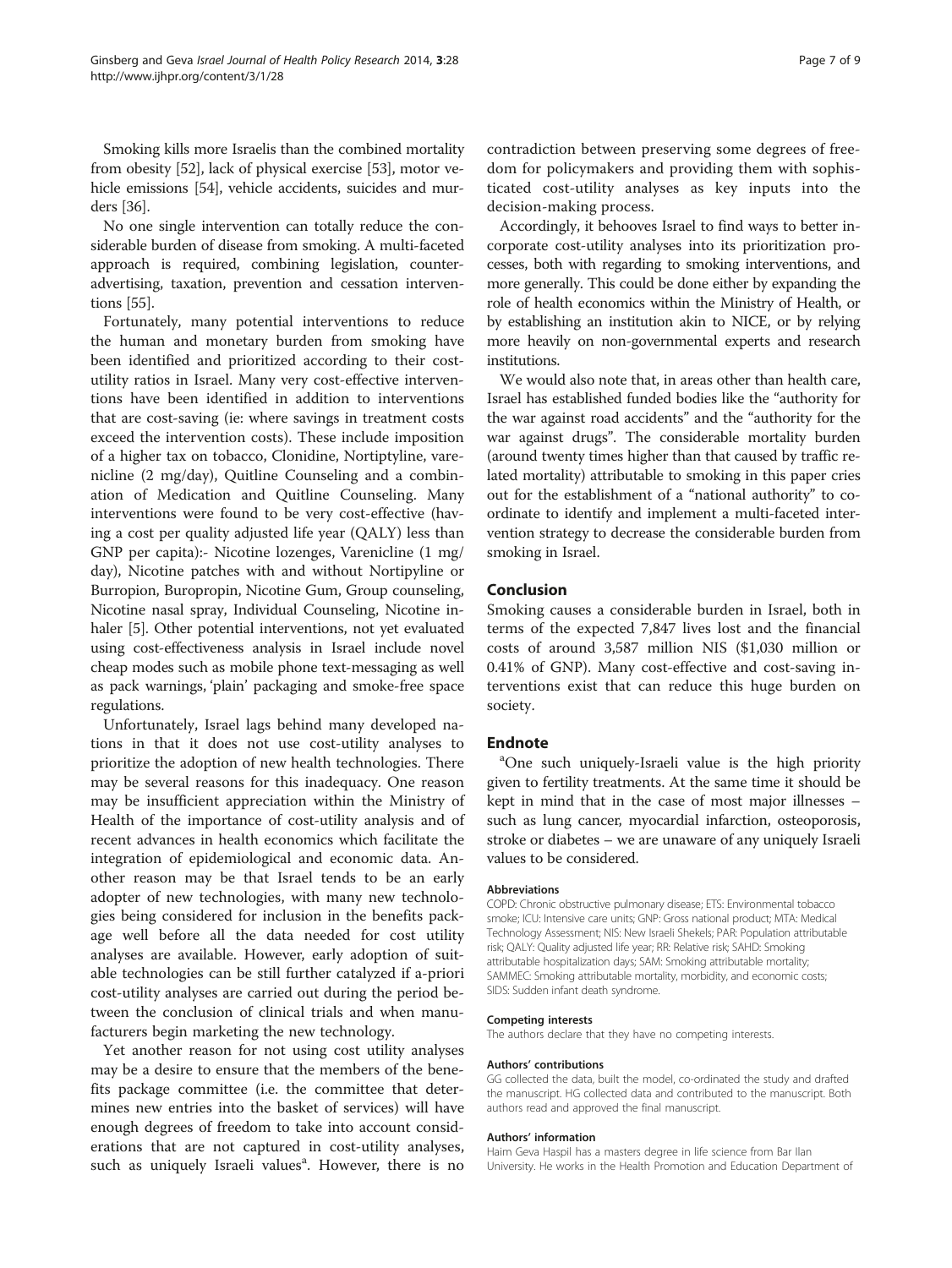<span id="page-7-0"></span>the Ministry of Health, as a senior coordinator of tobacco control. He is also a smoking cessation advisor in the I.D.F.

GARY GINSBERG holds an Msc (Econ) from London University and a DrPH from the University of North Carolina. He was previously employed by the WHO in Geneva. Currently, Dr. Ginsberg is Director of the Medical Technology Assessment Sector of the Israeli Ministry of Health. He specializes in evaluating potential interventions using Cost-Utility Analysis.

#### Acknowledgements

The authors wish to thank Dr Tami Shohat of the Israel center for Disease Control for providing data on ex-smokers in Israel. Thanks also to Ziona Haklaii of the Statistics Unit of the Ministry of Health for providing mortality and hospitalization data.

#### Author details

<sup>1</sup>Medical Technology Assessment Sector, Ministry of Health, Jermiahu 39, Jerusalem 9446724, Israel. <sup>2</sup>Department of Health Promotion, Ministry of Health, Jerusalem, Israel.

#### Received: 18 May 2014 Accepted: 17 August 2014 Published: 29 August 2014

#### References

- 1. The World Health Report: 2002: Reducing risks, promoting healthy life. Geneva: WHO; 2002.
- WHO: Tobacco Free Initative. [http://www.who.int/tobacco/health\\_priority/](http://www.who.int/tobacco/health_priority/en/) [en/](http://www.who.int/tobacco/health_priority/en/) Accessed 2nd February 2014.
- 3. Central Bureau of Statistics, Monthly Abstract of Statistics, January 2014, CBS, Jerusalem, Israel. [http://www1.cbs.gov.il/publications14/yarhon0114/](http://www1.cbs.gov.il/publications14/yarhon0114/pdf/b1.pdf) [pdf/b1.pdf](http://www1.cbs.gov.il/publications14/yarhon0114/pdf/b1.pdf) Accessed 10<sup>th</sup> February 2014.
- 4. Minister of Health's Report on Smoking in Israel 2013. Public Health Services. In Ministry of Health; 2014. (Hebrew). [http://www.health.gov.il/](http://www.health.gov.il/PublicationsFiles/smoking_2013.pdf) [PublicationsFiles/smoking\\_2013.pdf](http://www.health.gov.il/PublicationsFiles/smoking_2013.pdf) Accessed 9<sup>th</sup> July 2014.
- 5. Ginsberg G, Rosen B, Rosenberg E: Cost-Utility Analysis Cost-Utility Analyses of Interventions to Reduce the Smoking-Related Burden of Disease in Israel. RR-540-10 Jerusalem, Israel: Brookdale-Smokler Center for Health Policy Research; 2014.
- 6. Ginsberg GM, Rosenberg E, Rosen L: Issues in Estimating Smoking Attributable Mortality in Israel. Eur J Public Health 2010, 20(1):113–119. Epub 2009 Aug 19.
- 7. Smoking Attributable Mortality, Morbidity and Economic Costs (SAMMEC). <http://apps.nccd.cdc.gov/sammec> (Accessed August 15th 2014).
- 8. A report of the Surgeon General: Health Consequences of Smoking. 2004.<http://www.surgeongeneral.gov/library/smokingconsequences/> Accessed 10th October 2010.
- 9. International Agency for Research on Cancer: Monograph Volume 83. Tobacco Smoke and Involuntary Smoking. Lyon, France: World Health Organization; 2004.
- 10. Doll R, Peto R, Boreham J, Sutherland I: Mortality in relation to smoking: 50 years' observations on male British doctors. BMJ 2004, 328:1519–1527.
- 11. Foy CG, Bell RA, Farmer DF, Goff DC Jr, Wagenknecht LE: Smoking and Incidence of Diabetes among US Adults, findings from the insulin resistance atherosclerosis study. Diabetes Care 2005, 28:2501–2507.
- 12. Bank of Israel: Bank of Israel. [http://www.boi.org.il/en/Markets/](http://www.boi.org.il/en/Markets/ExchangeRates) [ExchangeRates](http://www.boi.org.il/en/Markets/ExchangeRates). Accessed 8<sup>th</sup> July 2014.
- 13. US Surgeon General: The Health Consequences of Smoking—50 Years of Progress: A Report of the Surgeon General.U.S. Volume 11. Rockville, MD: Department of Health and Human Services, Public Health Service, Office of the Surgeon General; 2014:625–646.
- 14. Kim JJ, Kim N, Lee BH, Kang JM, Seo P, Lim MK, Kwon JH, Song BJ, Lee JW, Lee SH, Park YS, Hwang JH, Kim JW, Jeong SH, Lee DH, Jung HC, Song IS: Risk factors for development and recurrence of peptic ulcer disease. Korean J Gastroenterol 2010, 56:220-228. Korean.
- 15. Rosenstock S, Jørgensen T, Bonnevie O, Andersen L: Risk factors for peptic ulcer disease: a population based prospective cohort study comprising 2416 Danish adults. Gut 2003, 52:186–193.
- 16. Kurata JH, Nogawa AN: Meta-analysis of risk factors for peptic ulcer: nonsteroidal antiinflammatory drugs, helicobacter pylori, and smoking. J Clin Gastroenterol 1997, 24:2–17.
- 17. Mahid SS, Minor KS, Soto RE, Hornung CA, Galandiuk S: Smoking and inflammatory bowel disease: a meta-analysis. Mayo Clin Proc 2006, 81:1462–1471.
- 18. Carlens C, Hergens MP, Grunewald J, Ekbom A, Eklund A, Höglund CO, Askling J: Smoking, use of moist snuff, and risk of chronic inflammatory diseases. Am J Respir Crit Care Med 2010, 181:1217-1222.
- 19. Castiglione F, Diaferia M, Morace F, Labianca O, Meucci C, Cuomo A, Panarese A, Romano M, Sorrentini I, D'Onofrio C, Caporaso N, Rispo A: Risk factors for inflammatory bowel diseases according to the "hygiene hypothesis": a case–control, multi-centre, prospective study in Southern Italy. J Crohns Colitis 2012, 6:324–329.
- 20. Lakatos PL, Vegh Z, Lovasz BD, David G, Pandur T, Erdelyi Z, Szita I, Mester G, Balogh M, Szipocs I, Molnar C, Komaromi E, Golovics PA, Mandel M, Horvath A, Szathmari M, Kiss LS, Lakatos L: Is current smoking still an important environmental factor in inflammatory bowel diseases? Results from a population-based incident cohort. Inflamm Bowel Dis 2013, 19:1010–1017.
- 21. Higuchi LM, Khalili H, Chan AT, Richter JM, Bousvaros A, Fuchs CS: A prospective study of cigarette smoking and the risk of inflammatory bowel disease in women. Am J Gastroenterol 2012, 107:1399-1406.
- 22. Sicilia B, Arribas F, Nerín J, López Miguel C, Vicente R, Gomollón F: Risk factors for ulcerative colitis: A population-based, case–control study in Spain. J Crohns Colitis 2008, 2:158–161.
- 23. Wang YF, Ou-Yang Q, Xia B, Liu LN, Gu F, Zhou KF, Mei Q, Shi RH, Ran ZH, Wang XD, Hu PJ, Wu KC, Liu XG, Miao YL, Han Y, Wu XP, He GB, Zhong J, Liu GJ: Multicenter case–control study of the risk factors for ulcerative colitis in China. World J Gastroenterol 2013, 19:1827–1833.
- 24. Allam MF, Campbell MJ, Hofman A, Del Castillo AS, Fernandez-Crehuet NR: Smoking and Parkinson's disease: systematic review of prospective studies. Mov Disord 2004, 19:614–621.
- 25. Noyce AJ, Bestwick JP, Silveira-Moriyama L, Hawkes CH, Giovannoni G, Lees AJ, Schrag A: Meta-analysis of early nonmotor features and risk factors for Parkinson disease. Ann Neurol 2012, 72:893–901.
- 26. Kiohara C, Kusuhara S: Cigarette smoking and Parkinson's disease: a meta-analysis. Fukoka Igaku Zasshi 2011, 102:254–265.
- 27. Felix AS, Yang HP, Gierach GL, Park Y, Brinton LA: Cigarette smoking and endometrial cancer risk: the role of effect modification and tumour homogeneity. Cancer Causes Control 2014, 25:479–489.
- 28. Al-Zoughool M, Dossus L, Kaaks R, Clavel-Chapelon F, Tinneland A, Olsen A, Overvad K, Boutron-Ruault M-C, Gauthier E, Linseisen J, Chang-Claude J, Boeing H, Schulz M, Trichopoulou A, Chryssa T, Trichopoulos D, Berrino F, Palli D, Mattiello A, Tumino R, Sacerdote C, Bueno-de-Mesquita HB, Boshuizen HC, Peeters PHM, Gram IT, Braaten T, Lund E, Chirlaque M-D, Ardanaz E, Agudo A, et al: Risk of endometrial cancer in relationship to cigarette smoking: Results from the EPIC study. Int J Cancer 2007, 121:2741–2747.
- 29. Zhou B, Yamg L, Sun Q, Cong R, Gu H, Tang N, Zhu H, Wang B: Cigarette smoking and the risk of endometrial cancer: a meta-analysis. Am J Med 2008, 121:501–508.
- 30. Howden LM, Mayer JA: United States Census Bureau. US Census Briefs. Age and Sex composition 2010. 2011. [http://www.census.gov/prod/](http://www.census.gov/prod/cen2010/briefs/c2010br-03.pdf) [cen2010/briefs/c2010br-03.pdf](http://www.census.gov/prod/cen2010/briefs/c2010br-03.pdf) Accessed 4th February 2014.
- 31. National Health and Nutrition survey 2009–2012: Ch 13. Smoking During Pregnancy. Pub Number 352, ICD,C. 2014.
- 32. Martin JA, Hamilton BE, Sutton PD, Ventura SJ, Menacker F, Kirmeyer S, Munson ML: Division of Vital Statistics Births: Final Data for 2005. National Vital Statistics Reports 56. 2007:6.
- 33. Central Bureau of Statistics, Statistical Abstract of Israel 2014 No. 65, CBS, Jerusalem, Israel. 2014. [http://www1.cbs.gov.il/reader/](http://www1.cbs.gov.il/reader/shnatonenew_site.htm) [shnatonenew\\_site.htm](http://www1.cbs.gov.il/reader/shnatonenew_site.htm) Accessed 4th May 2014.
- 34. Martin JA, Hamilton BE, Michelle JK, Curtin SC, Matthews TJ: Division of Vital Statistics Births: Final Data for 2012. National Vital Statistics Reports. [http://www.cdc.gov/nchs/data/nvsr/nvsr62/nvsr62\\_09.pdf](http://www.cdc.gov/nchs/data/nvsr/nvsr62/nvsr62_09.pdf) Accessed 15<sup>th</sup> May 2014.
- 35. Ministry of Health: Price List. [http://www.health.gov.il/subjects/finance/](http://www.health.gov.il/subjects/finance/taarifon/pages/pricelist.aspx) [taarifon/pages/pricelist.aspx.](http://www.health.gov.il/subjects/finance/taarifon/pages/pricelist.aspx) Accessed 15th May 2014.
- 36. Ginsberg GM, Kark J, Einav S: The price and value of resuscitation: Cost-Utility Analysis of Cardiac Resuscitation Services in Jerusalem. 2014. Submitted to Resuscitation.
- 37. Laaksonen M, Piha K, Martikainen P, Rahkonen O, Lahelma E: Health-related behaviours and sickness absence from work. Occup Environ Med 2009, 66:840–847.